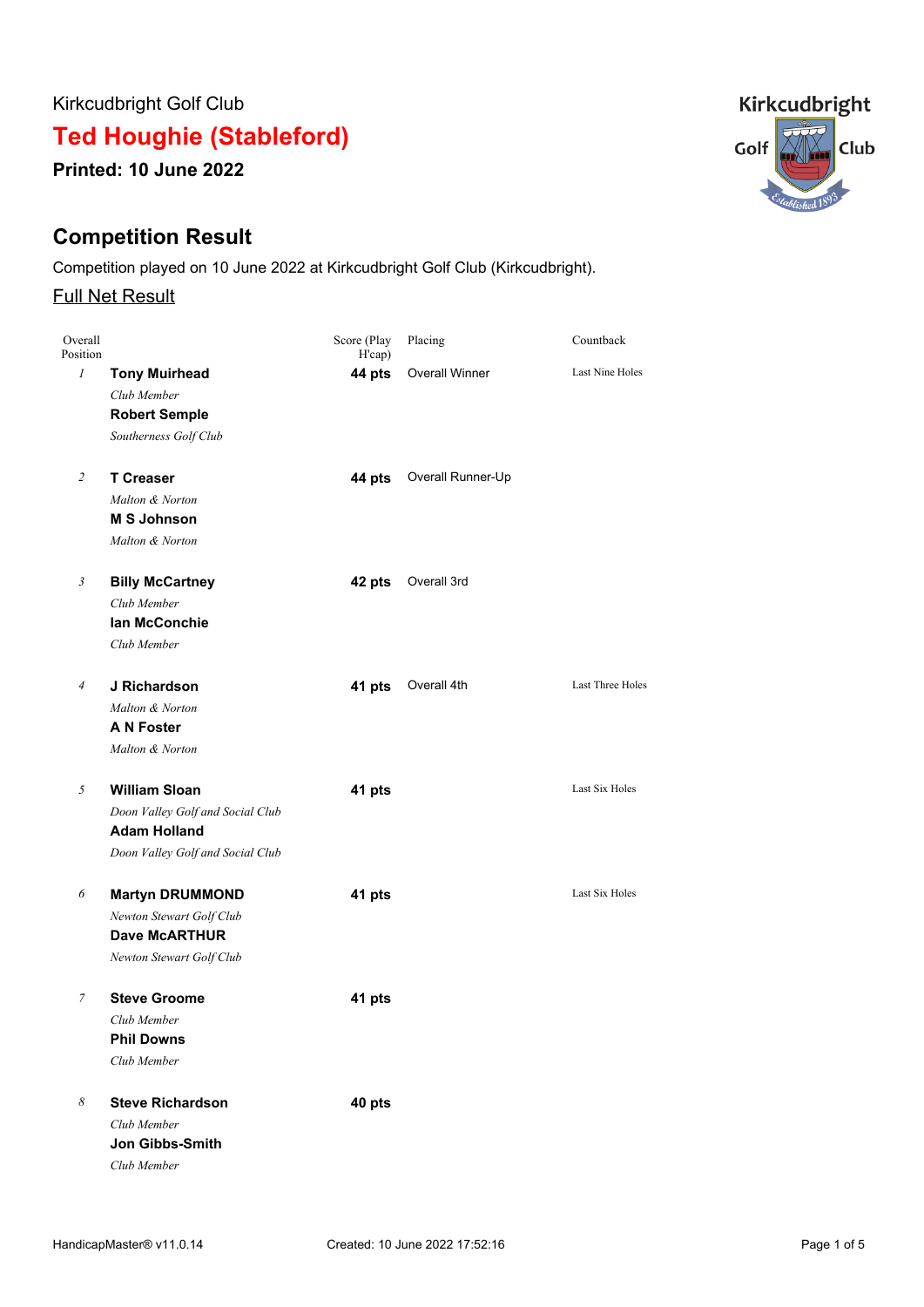| 9  | lan McCreath<br>Southerness Golf Club<br><b>David Fulton</b><br>Club Member                  | 39 pts | Last Six Holes          |
|----|----------------------------------------------------------------------------------------------|--------|-------------------------|
| 10 | <b>Graham Poland</b><br>Gatehouse Golf Club<br><b>Ronnie Telfer</b><br>Gatehouse Golf Club   | 39 pts | <b>Last Nine Holes</b>  |
| 11 | lan McCartney<br>Club Member<br><b>Robert Mack</b><br>Club Member                            | 39 pts | <b>Last Three Holes</b> |
| 12 | <b>Sam Southall</b><br>Club Member<br><b>Tommy Learmonth</b><br>Club Member                  | 39 pts | <b>Last Three Holes</b> |
| 13 | <b>Rod McAllister</b><br>Club Member<br><b>Alastair P Millar</b><br>Club Member              | 39 pts | Last Nine Holes         |
| 14 | <b>Colin Marriott</b><br>Club Member<br><b>David Harris</b><br>Club Member                   | 39 pts |                         |
| 15 | <b>Eddie Carruthers</b><br>Club Member<br><b>Billy Campbell</b><br>Club Member               | 38 pts | <b>Last Nine Holes</b>  |
| 16 | <b>M</b> Dodson<br>Malton & Norton<br>I Charlton<br>Malton & Norton Golf Club                | 38 pts | <b>Last Six Holes</b>   |
| 17 | <b>Kevin Francis</b><br>Stranraer Golf Club<br><b>Brett Griffen</b><br>Southerness Golf Club | 38 pts | Last Nine Holes         |
| 18 | <b>S</b> Harrison<br>Malton & Norton<br><b>B</b> Dunning<br>Malton & Norton                  | 38 pts |                         |
| 19 | <b>Tim Jackson</b><br>Club Member<br>A.M. Crawford<br>Club Member                            | 37 pts | Last Nine Holes         |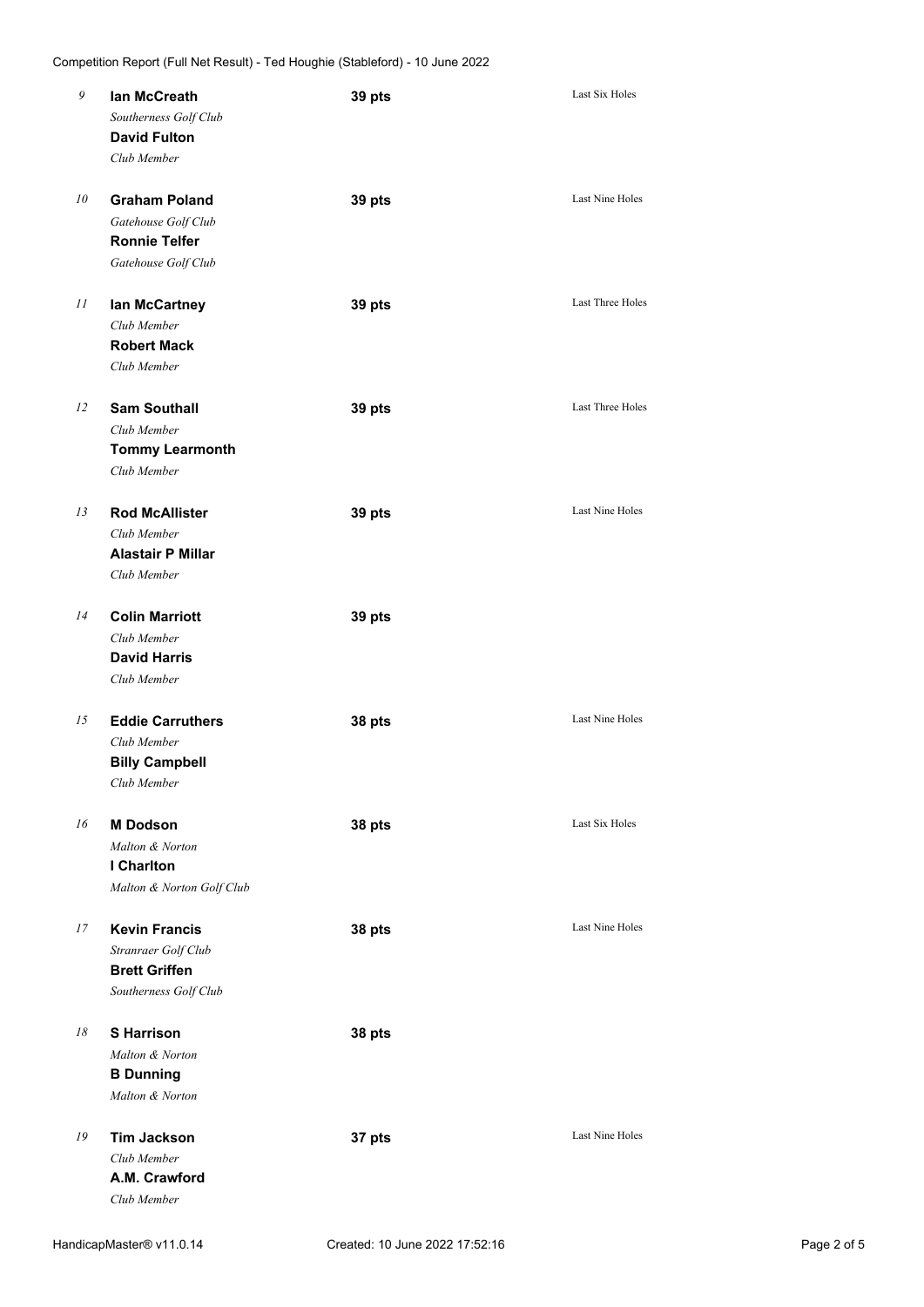| 20 | <b>David Picken</b><br>Club Member<br><b>James Judge</b><br>Club Member                             | 37 pts | Last Nine Holes         |
|----|-----------------------------------------------------------------------------------------------------|--------|-------------------------|
| 21 | <b>David McLachlan</b><br>Club Member<br><b>Wilson Lochhead</b><br>Club Member                      | 37 pts | Last Nine Holes         |
| 22 | <b>P</b> Wilford<br>Malton & Norton Golf Club<br><b>T</b> Walker<br>Malton & Norton Golf Club       | 37 pts | Last Nine Holes         |
| 23 | <b>Barry Stryjewski</b><br>Club Member<br><b>Graham McAdam</b><br>Club Member                       | 37 pts |                         |
| 24 | <b>Lars Nilsson</b><br>Sweden<br><b>L</b> Towse<br>Malton & Norton Golf Club                        | 36 pts | <b>Last Nine Holes</b>  |
| 25 | <b>John Aitken</b><br>Club Member<br><b>William P Davidson</b><br>Club Member                       | 36 pts | Last Nine Holes         |
| 26 | <b>Colin Kennedy</b><br>Club Member<br><b>lain Proudfoot</b><br>Club Member                         | 36 pts | Last Six Holes          |
| 27 | <b>Colin MacLaine</b><br>Club Member<br><b>Peter Thomson</b><br>Club Member                         | 36 pts | <b>Last Three Holes</b> |
| 28 | <b>Bobby WHANNEL</b><br>Newton Stewart Golf Club<br><b>Oliver GAULT</b><br>Newton Stewart Golf Club | 36 pts | Last Nine Holes         |
| 29 | J Black<br>Thornhill Golf Club<br><b>Gordon Lawson</b><br>Thornhill Golf Club                       | 36 pts |                         |
| 30 | <b>K S Waterton</b><br>Malton & Norton                                                              | 35 pts | Last Nine Holes         |

**A Burdett**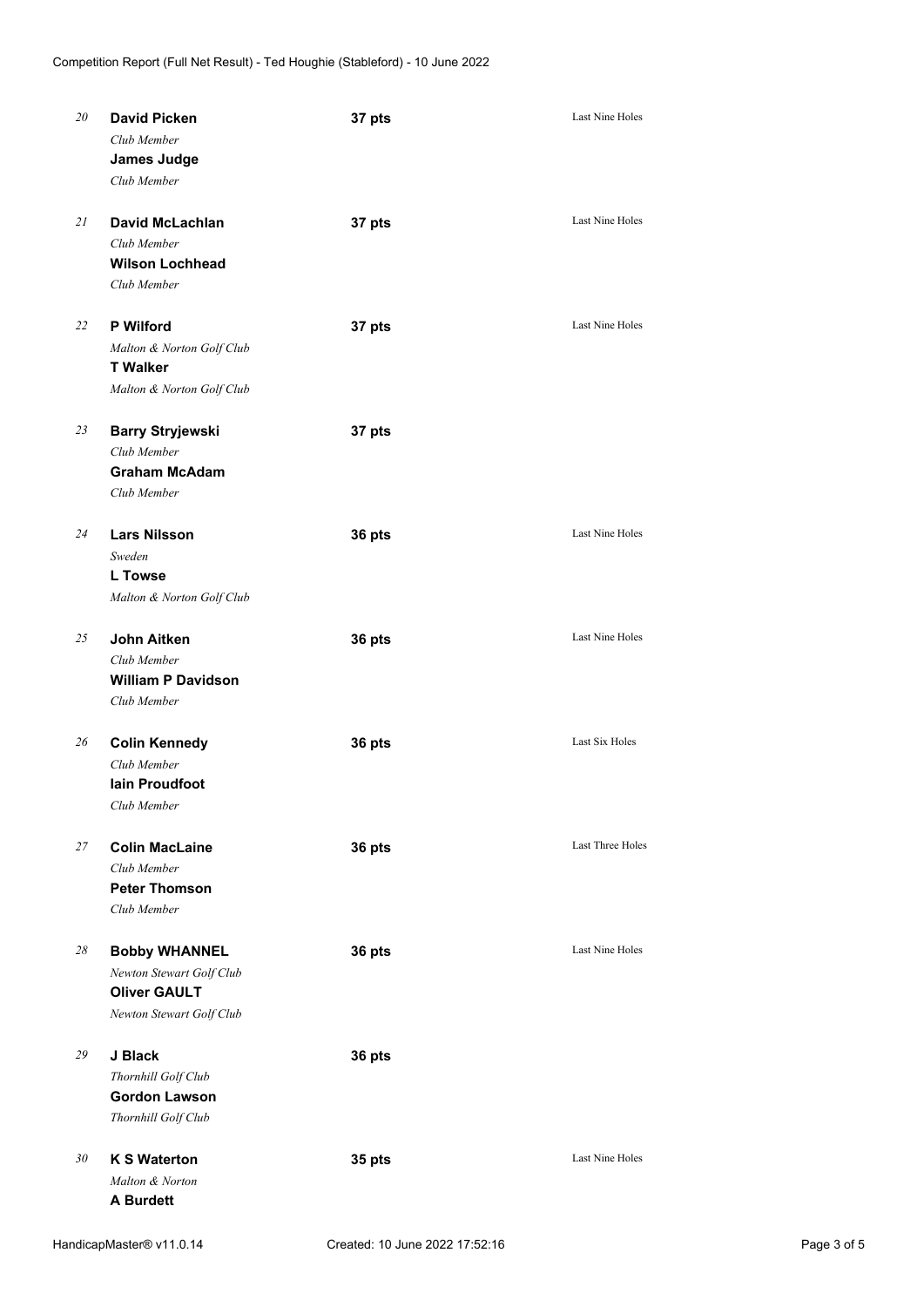*Malton & Norton Golf Club*

| 31 | lan Senior<br>Club Member<br><b>Chris Jones</b><br>Club Member                                     | 35 pts | <b>Last Nine Holes</b> |
|----|----------------------------------------------------------------------------------------------------|--------|------------------------|
| 32 | <b>Simon Walls</b><br>Malton & Norton Golf Club<br>J Preston<br>Malton & Norton Golf Club          | 35 pts | Last Six Holes         |
| 33 | <b>Paul McColm</b><br>Club Member<br><b>Robin Murray</b><br>Club Member                            | 35 pts | <b>Last Nine Holes</b> |
| 34 | <b>Peter Roberts</b><br>Club Member<br><b>William Roff</b><br>Club Member                          | 35 pts |                        |
| 35 | P Leadill<br>Malton & Norton<br><b>G</b> Mort<br>Malton & Norton Golf Club                         | 34 pts | <b>Last Nine Holes</b> |
| 36 | J Hakansson<br>Sweden<br><b>D</b> Walker<br>Malton & Norton Golf Club                              | 34 pts |                        |
| 37 | <b>Peter Hagberg</b><br>Sweden<br>J Mason<br>Malton & Norton                                       | 33 pts | <b>Last Nine Holes</b> |
| 38 | <b>S</b> Taylor<br>Malton & Norton Golf Club<br><b>T Spittlehouse</b><br>Malton & Norton Golf Club | 33 pts | Last Six Holes         |
| 39 | <b>Paul Stirling</b><br>Club Member<br><b>Eion Jamieson</b><br>Club Member                         | 33 pts |                        |
| 40 | J Robson<br>Malton & Norton<br>D Cox<br>Malton & Norton                                            | 32 pts | Last Nine Holes        |
| 41 | <b>Raymond Wong</b><br>Club Member                                                                 | 32 pts |                        |